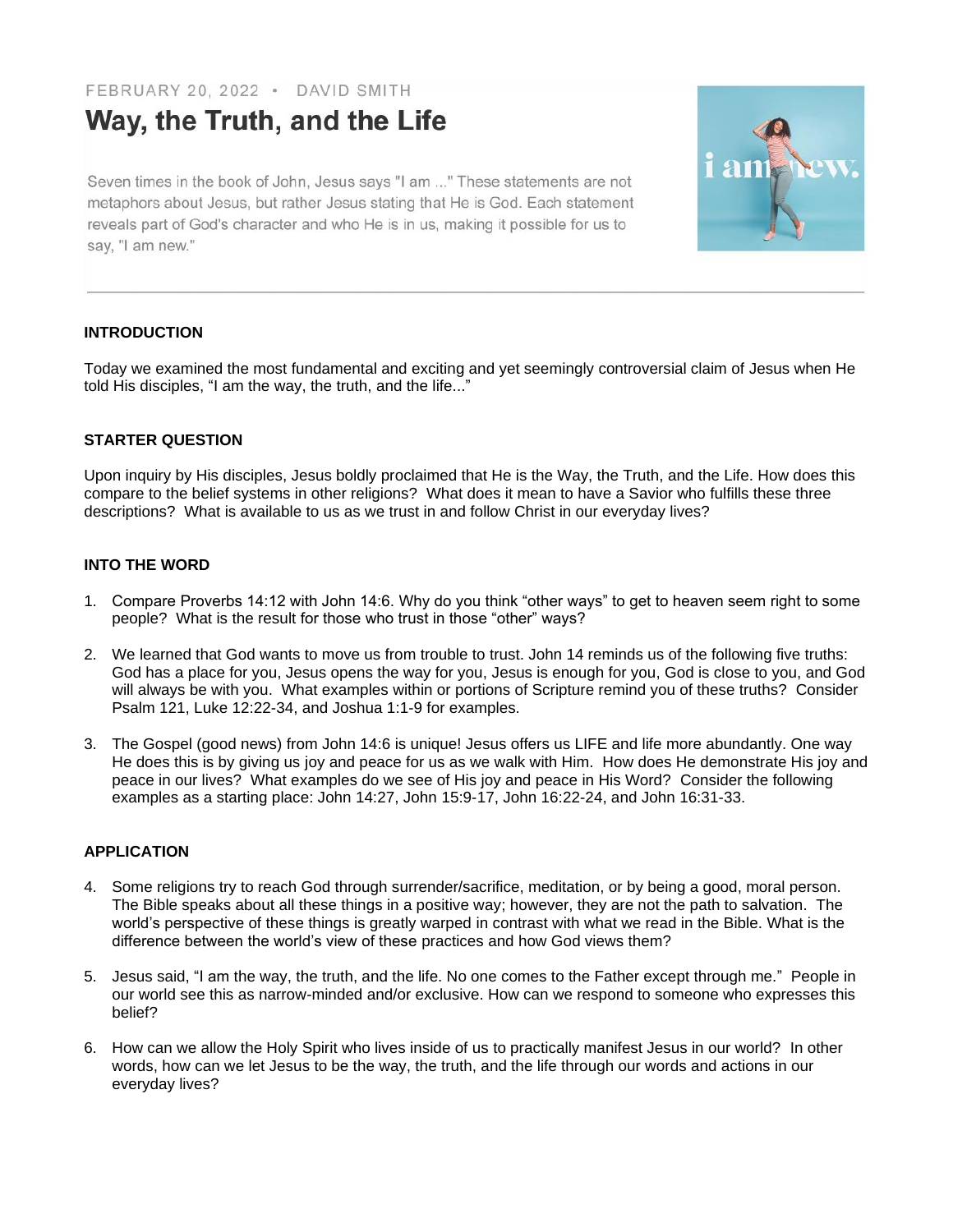#### **PRAYER**

Father in heaven, thank you for revealing Your Truth to us. We find comfort in realizing that You already know what we need, yet we still have so many requests and desires. May Your Holy Spirit move inside our hearts to align our actions with obedience to Your Word. Help us walk the walk, and not just talk the talk. Give us opportunities to show how much we love You and change our desires to want what You want…to pray that Your will be done so that our prayers will be answered, and You will receive all the glory due Your name. In Jesus' name we pray, amen.

## **SUGGESTED ANSWER GUIDE / MORE FOOD FOR THOUGHT FOR SELECTED QUESTIONS**:

#### **Question 1:**

Jesus presented His followers with some of His most challenging teachings on the night before His crucifixion. He told them He was *the* way, *the* truth and *the* life, which meant that any other way - including those followed by the pagans and the Jewish religious leaders - was not true or valid. Only branches connected to the true Vine (Jesus) could bear genuine fruit. Understandably, such a position would cause bitterness and opposition for those who did not accept it, just like it continues to cause opposition in the world we live in today. Thus, Jesus warned His followers to expect to be hated… just as He was hated.

#### In *The Bible Recap, by Tara-Leigh Cobble***; page 332)** she writes:

"Proverbs 14:6 gives us an interesting twist on seeking wisdom; it describes a person who appears to be seeking wisdom but is really a scoffer disguised as a seeker: 'A scoffer seeks wisdom in vain, but knowledge is easy for a man of understanding.' Scoffers prefer questions to answers; answers are a threat, because they require something of us - they require us to submit to the answers we find. If someone is truly seeking, they'll be delighted when you give them what they're after!"

## **Question 2:**

These five truths are embedded throughout Scripture. However, some specific examples could include Psalm 23, .Psalm 121, Luke 12:22-34, Joshua 1:1-9, Genesis 16, Genesis 39 to 47 (account of Joseph's life), and Psalm 27.

## **Question 3:**

- John 14:1 "*Let not your heart be troubled*. Believe in God; believe also in Me."
- John 14:27 "*Peace* I leave with you; My *peace* I give to you. Not as the world gives do I give to you. *Let not your heart be troubled*, neither let them be afraid."
- John 15:11 "These things I have spoken to you, that My *joy* may be in you, and that your *joy* may be full."
- John 16:33 "I have said these things to you, that in Me you may have *peace*. In the world you will have tribulation. But take heart; I have overcome the world."
- John 16:22-23 "You have sorrow now, but I will see you again, and your hearts will *rejoice*, and no one will take your *joy* from you. In that day you'll ask nothing of me."

## **Question 4:**

**Sacrifice & surrender** – The world sees these things as something that we do grudgingly, or at the very least as something that goes against our own desires. 2 Timothy 1:7 says, "For God gave us a spirit, not of fear, but of power and love and self-control." When we surrender to or sacrifice something for God, (whether it is our time, our money, our plans, our struggles, etc.) God changes our desires and perspective to match His. Our sacrifice is joyful, not a burden.